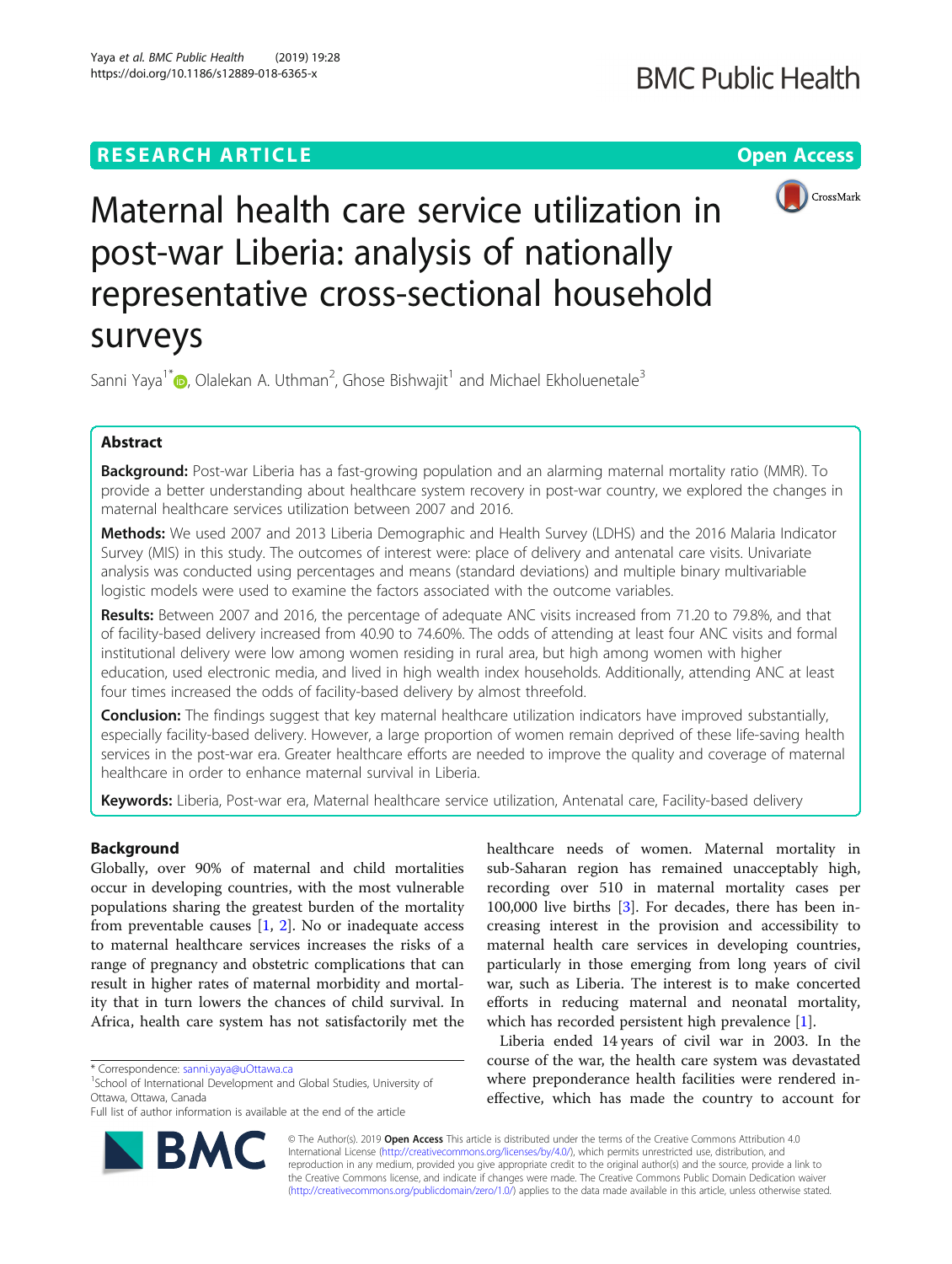some of the poorest health outcomes. This large breakdown in the health system brought increased dependence on alternative health care services, such as traditional healers amongst others  $[4]$ . A remarkable event of the two consecutive Liberian civil wars (between 1989 and 1996 and 1997–2003 respectively) is the deterioration of the country's health system care system [[5](#page-10-0)]. Liberia is currently identified among the countries in the world with the highest maternal mortality ratios, with an alarming rate of over 725 deaths per 100,000 live births [\[6\]](#page-10-0). Although the neonatal, infant and under-five mortality have reportedly declined over the past decade, the rates are still very high for infants (54 deaths per 1000 live births) and under-five children (approximately 1 in 11 children) [[7](#page-10-0)]. These indicators place Liberia among the sub-Saharan African countries with highest maternal and neonatal mortality rates. Like other post-war countries, health care system in Liberia faces a multitude of supply side barriers such as inadequate infrastructure, lack of skilled health personnel, and medical equipment [\[8\]](#page-10-0). Low utilization of contraceptive methods and high teenage pregnancies are prominent contributors to maternal death, as approximately 60% of neonatal deaths occur among adolescent women compared to about 6% for those above 19 years, which indicates the need to delay child birth through access to improved sexual and reproductive health care services [\[9](#page-10-0)]. The health sector has made continuous efforts to enhance overall access to health services in Liberia. In 2007, Liberian government initiated a widespread effort to prioritize access to basic health care and rebuild the health care system [[10\]](#page-10-0). Basic Package of Health Services (BPHS) was constructed as cost-effective and evidence-based interventions, necessary to improve maternal health by identifying high-priority services in health care facilities [[11\]](#page-10-0). This approach was adopted in other post- war countries, such as Afghanistan, Sierra Leone and South Sudan, and has been recognized with increasing access to health care and reduction morbidity and mortality  $[12-15]$  $[12-15]$  $[12-15]$  $[12-15]$ . A previous study showed that, less than 50% of all deliveries in Liberia were conducted by a skilled birth attendant, with a large disparity by geographical locations. The least skilled birth attendance was in the northern central region of the country [\[16](#page-10-0)].

Currently, there are serious demand side constraints, such as misconceptions or wrong perception, lack of awareness or knowledge and harmful socio-cultural norms in the provision of and accessing maternal healthcare services especially for the socioeconomically disadvantaged populations. The National Drug Service (NDS) is yet to meet required operational standard, notwithstanding an overall overhaul is in progress especially in delivery of necessary RMNCAH services. This approach is an essential component of Liberia's plans and policies to achieve the Sustainable Development Goals (SDGs), particularly goals 3 and 5 by year 2030 [\[17\]](#page-10-0). It also states the country's efforts in line with United Nation's scheme of Every Woman, Every Child initiative to drastically reduce maternal and child mortality from preventable causes, as contained in the regulatory framework [\[9](#page-10-0), [18](#page-10-0)].

The RMNCAH framework centers on sustainable health outcomes, based on the principles of promoting equity and gender equality, ownership of the health system at national levels, respect for reproductive health rights, equality in access to health care utilization and ensuring a responsive health system to patients' needs. The major approach to optimize efficiency in health care delivery is linked to enhanced accountability through improved productivity, performance incentives and integrating RMNCAH service delivery with other health care programs, such as malaria, tuberculosis, HIV amongst others [\[18](#page-10-0)]. In this paper, our goal is to explore the determinants of changes in maternal services utilization by deprived groups in post-conflict settings.

# **Methods**

### Data source

Datasets used in this study were obtained from the 2007 and 2013 rounds of Liberia Demographic and Health Surveys (LDHS) and 2016 Malaria Indicator Survey (MIS). Questionnaire for individual women aged 15–49 was used to obtain nationally representative sample respondents. The population-based surveys were commissioned by USAID and carried out by the Liberia government, with operational support from ICF International. The surveys employ stratified two-stage cluster design. Clusters or Enumeration Areas (EA) were first selected from recent population census sample frame and households were systematically selected from the clusters. The surveys used standardized questionnaires developed by the MEASURE DHS programme particularly for households, men and women these are administered during face-to-face interviews. The response rates were above 95% for each survey; as such it was unnecessary to conduct weighting prior to data analysis. Details of survey procedures can be found elsewhere [[6,](#page-10-0) [19\]](#page-10-0).

### Study sample

The data for this study was extracted from the Liberia population-based surveys for the years 2007, 2013 and 2016. The individual women datasets were used in the analysis; these consisted of large representative samples of women aged 15–49 years. Data from 7092 women in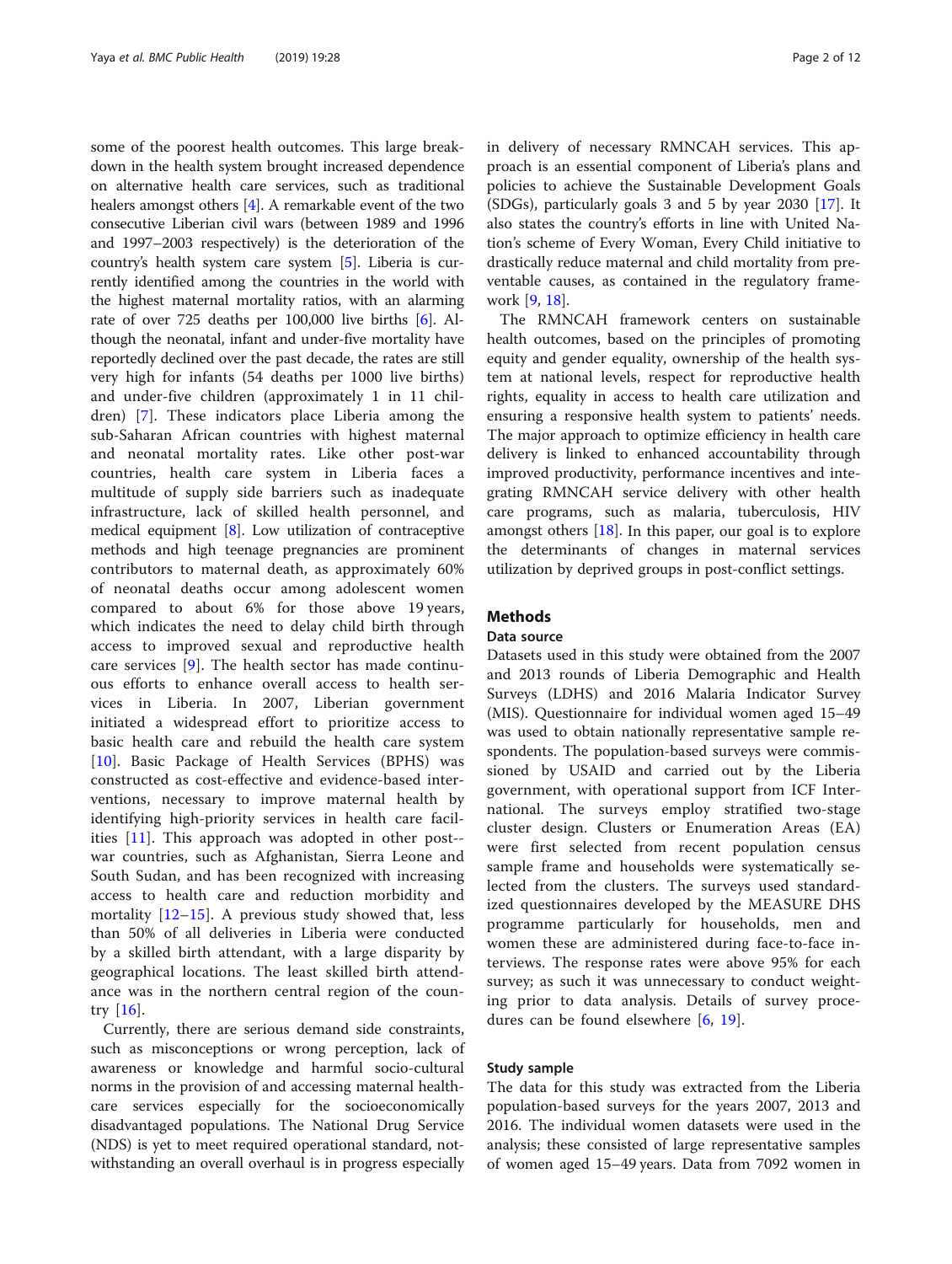2007, 9239 women in 2013, 4290 women in 2016 were analyzed in this study.

#### Variables measurement and conceptual framework

The main outcome variables are ANC visits and place of delivery. The number of ANC visits is the self-reported frequency of skilled care attention or treatment received during pregnancy. Also, the place of delivery is used to identify where childbirth occurred, this was in dichotomous forms; whether at respondents' home/other traditional homes or at a health facility. In addition, two groups of independent variables were used, namely; background and maternal characteristics. The selection of explanatory variables was based on the conceptual framework by Ejembi et al. [\[20](#page-10-0)]. The contextual factors implicitly influence maternal sexual and reproductive health care by acting on the individual and household factors at various levels to influence women's health care service utilization. The background characteristics included maternal age (measured in the interval; 15–19, 20–24, 25–29, 30–34, 35–39, 40–44 and 45–49), region, place of residence (whether urban or rural), education (including women with no formal education, up to those with higher education), religion, sex of household head and wealth index. The wealth index was constructed using household asset data, such as ownership of items including; source of drinking water, sanitation facilities, television, bicycle, car and type of flooring material. DHS used information on household assets to create an index that is used to represent the wealth of the households [\[6,](#page-10-0) [20](#page-10-0), [21](#page-10-0)]. The proximate characteristics were age at first birth, children ever born and maternal frequency of reading newspaper or magazine, listening to radio and watching television.

### Data analysis

In this paper, we used univariate analysis to summarize respondents' characteristics from the three rounds of the data sets using percentages and mean (and standard deviations). To adjust for complex survey design, we used the survey module (svyset) for all analyses to account for clustering, stratification and sample weight. Correlation matrix was used to conduct multicollinearity diagnostics to identify interdependence between explanatory variables using a cut-off of 0.6 [[22\]](#page-11-0). Hence, all explanatory variables were retained for analysis due to lack of collinearity. In addition, Mckelvey and Zavoinas model fitness was presented [[23\]](#page-11-0). the trend of maternal health care in post-war era was presented in chart. We fitted the unadjusted and adjusted binary logistic regression models to assess significant factors of facility-based delivery and antenatal care visits. Measures above 1 signified a higher likelihood of maternal healthcare use, and measures less than 1

means a lower likelihood of maternal healthcare use. Statistical significance was set at 5%, and analyses were conducted using Stata version 14.0 (Statacorp, College Station, Texas, United States of America).

#### Ethical considerations

We did the analyses using publicly available data from demographic health surveys. Ethical procedures were the responsibility of the institutions that commissioned, funded, or managed the surveys. All DHS surveys are approved by ICF international as well as an Institutional Review Board (IRB) in respective country to ensure that the protocols follow the U.S. Department of Health and Human Services regulations for the protection of human subjects.

### Results

### Study participant characteristics

Results presented in Table [1](#page-3-0) showed the summary statistics of the characteristics of respondents from 2007, 2013 and 2016 surveys. The mean age (SD) of respondents was approximately 29 (9.0) years. Also, the mean age (SD) at first birth was 18(3.0) years for the surveys. For age interval, respondents aged 40–44 and 45–49 years were least represented below one-tenth each. While participants ages; 15–19, 20–24 and 25–29 years were almost equally represented about 20% each. In 2007, majority of respondents were from Morovia, followed by North Central region, but in 2013, about 30% of the respondents were from South Central and followed by North central. In 2016, vast respondents were majorly from Morovia. This shows that Morovia is largely populated which proportionately led to more selection of respondents compared to other regions. Furthermore, the highest proportion of respondents from urban place of residence was 54.3%. This indicates that about half of respondents are rural dwellers. About 40% of participants have no formal education; up to 30% have only primary education. The trend (2007–2016) showed that approximately one-third have at least secondary education. On religious beliefs, about 88% are Christians, and 10% are Muslims. The economic status of the respondents was measured using the wealth index, this revealed that a maximum of 52% are below middle class, while less than half was ever above middle class. See Table [1](#page-3-0) for details.

#### Changes in maternal services utilization

The trend of facility-based delivery showed a maximum of three-quarters in the post-war era. Figure [1](#page-4-0) indicated 33% increase in a decade. However, ANC visits at least 4 showed a weak change in a decade, starting from 71.2% in 2007, to 76.1% in 2013 and now to 79.8% in 2016. Only 8.6% increase in a decade. The trend in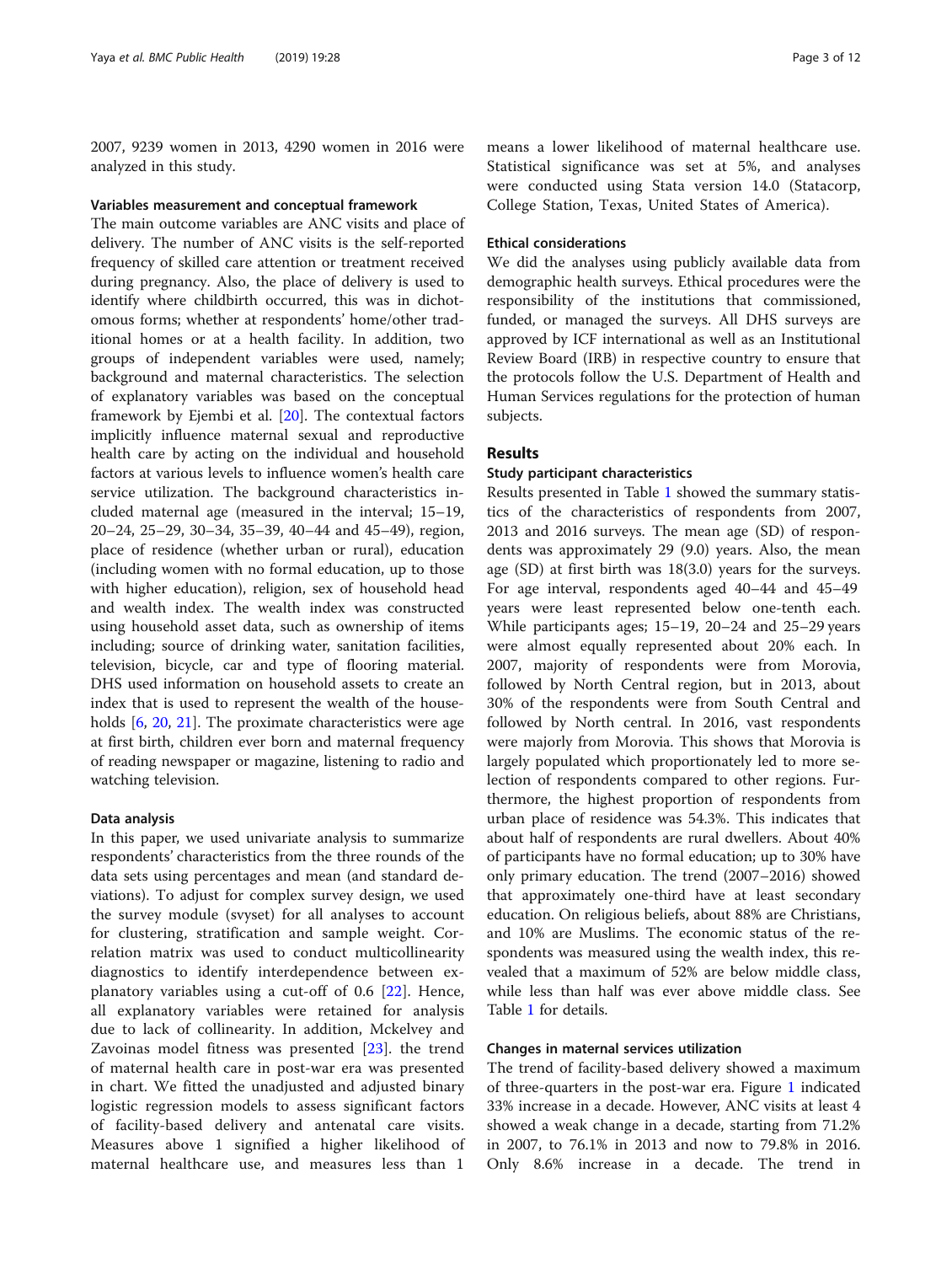<span id="page-3-0"></span>Table 1 Characteristics of respondents, Liberia, 2007-2016

| Variable, %(95% CI)                        | 2007 DHS $(n = 7092)$ | 2013 DHS $(n = 9239)$ | 2016 MIS ( $n = 4290$ ) |
|--------------------------------------------|-----------------------|-----------------------|-------------------------|
| Mean age (SD)                              | 29.2 (9.6)            | 29.2 (9.8)            | 28.7 (9.4)              |
| Mean age at first birth (SD)               | 18.6(3.7)             | 18.2(3.4)             | No data                 |
| Age                                        |                       |                       |                         |
| $15 - 19$                                  | 18.9 (18.0-19.8)      | 20.7 (19.9-21.6)      | 20.9 (19.7–22.1)        |
| $20 - 24$                                  | 19.5 (18.6-20.5)      | 17.1 (16.4–17.9)      | 18.6 (17.5-19.8)        |
| $25 - 29$                                  | 16.4 (15.5-17.3)      | 17.2 (16.4-17.9)      | 15.8 (14.8-17.0)        |
| $30 - 34$                                  | 14.1 (13.4–15.0)      | $13.5(12.8-14.2)$     | 15.8 (14.7-17.0)        |
| $35 - 39$                                  | 13.1 (12.3-13.9)      | 13.0 (12.3-13.7)      | $12.5(11.6-13.5)$       |
| $40 - 44$                                  | $9.5(8.8-10.2)$       | $9.8(9.2 - 10.4)$     | $9.4(8.6-10.4)$         |
| $45 - 49$                                  | $8.5(7.9-9.2)$        | $8.7(8.2-9.3)$        | $6.9(6.2 - 7.7)$        |
| Region                                     |                       |                       |                         |
| Morovia                                    | 26.2 (25.2-27.2)      |                       | 21.3 (20.1-22.5)        |
| North Western                              | $10.8(10.1-11.5)$     | $16.9(16.1-17.6)$     | 12.2 (11.2-13.2)        |
| South Central                              | $15.1(14.3-16.0)$     | 29.9 (28.9-30.8)      | 17.0 (15.9-18.1)        |
| South Eastern A                            | $11.3(10.6 - 12.1)$   | $14.8(14.1-15.5)$     | 14.9 (13.9-16.0)        |
| South Eastern B                            | $17.5(16.7-18.4)$     | $15.5(14.8 - 16.2)$   | $17.4(16.3-18.5)$       |
| North Central                              | 19.0 (18.2-20.0)      | 23.0 (22.2-23.9)      | 17.3 (16.2-18.5)        |
| Place of residence                         |                       |                       |                         |
| Urban                                      | 45.0 (43.9-46.2)      | 40.3 (39.3-41.3)      | 54.3 (52.8-55.8)        |
| Rural                                      | 55.0 (53.8-56.1)      | 59.7 (58.7-60.7)      | 45.7 (44.2-47.2)        |
| Level of education                         |                       |                       |                         |
| No education                               | 41.8 (40.6-42.9)      | 39.8 (38.8-40.8)      | 35.5 (34.1-36.9)        |
| Primary                                    | 35.0 (33.9-36.1)      | 34.6 (33.6-35.6)      | 27.6 (26.3-29.0)        |
| Secondary                                  | 21.6 (20.6-22.6)      | 23.4 (22.6-24.3)      | 32.8 (31.4-34.2)        |
| Higher                                     | $1.7(1.4-2.0)$        | $2.2(1.9-2.5)$        | $4.1 (3.5 - 4.7)$       |
| Religion                                   |                       |                       |                         |
| Christian                                  | 87.1 (86.3-87.9)      | 85.2 (84.4-85.9)      | 87.9 (86.9-88.8)        |
| Muslim                                     | $9.9(9.2 - 10.6)$     | 11.9 (11.2-12.6)      | $10.4(9.5-11.4)$        |
| Traditional                                | $0.4(0.3-0.6)$        | $0.4(0.3-0.5)$        | $0.4(0.2-0.6)$          |
| Nil                                        | $2.6$ $(2.3-3.0)$     | $0.3(0.2 - 0.4)$      | $1.3(1.0-1.7)$          |
| Sex of household head                      |                       |                       |                         |
| Male                                       | 64.8 (63.7-65.9)      | $63.8(62.8 - 64.7)$   | 66.2 (64.7-67.6)        |
| Female                                     | 35.2 (34.1-36.3)      | 36.2 (35.3-37.2)      | 33.8 (32.4-35.3)        |
| Frequency of reading newspaper or magazine |                       |                       | No data                 |
| Not at all                                 | 77.2 (76.2-78.2)      | 84.6 (83.9-85.4)      |                         |
| Less than once a week                      | $7.9(7.2 - 8.5)$      | $9.4(8.8-10.0)$       |                         |
| At least once a week                       | $10.7(10.0-11.4)$     | $5.9(5.5 - 6.4)$      |                         |
| Almost every day                           | $4.3$ $(3.8-4.8)$     | $\qquad \qquad -$     |                         |
| Frequency of listening to radio            |                       |                       | No data                 |
| Not at all                                 | 40.0 (38.8-41.1)      | 33.5 (32.6–34.5)      |                         |
| Less than once a week                      | $11.2(10.4-11.9)$     | 31.4 (30.5-32.4)      |                         |
| At least once a week                       | 22.2 (21.3-23.2)      | 35.1 (34.1-36.1)      |                         |
| Almost every day                           | 26.7 (25.6-27.7)      |                       |                         |
|                                            |                       |                       |                         |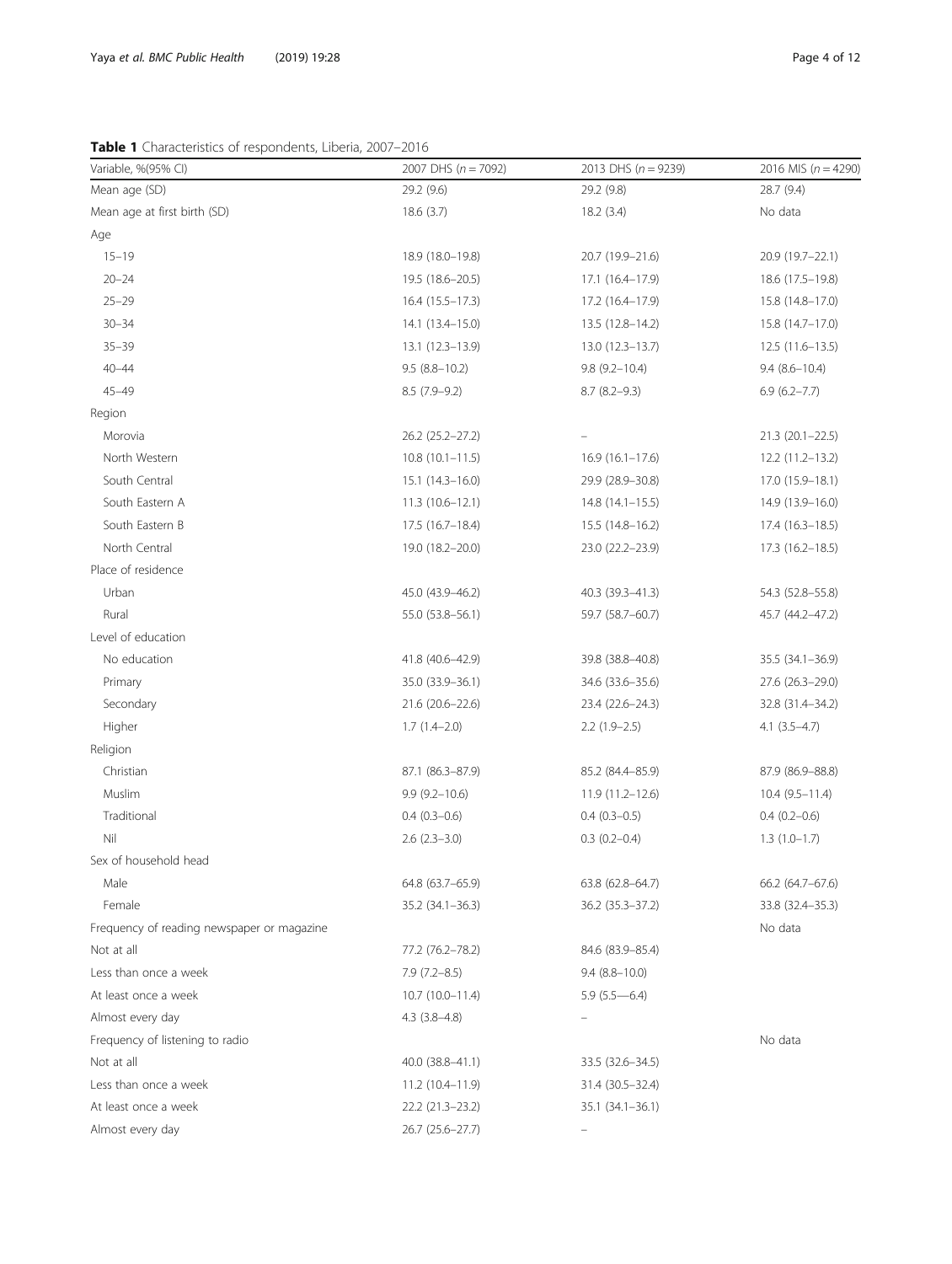| Variable, %(95% CI)              | 2007 DHS $(n = 7092)$ | 2013 DHS $(n = 9239)$ | 2016 MIS ( $n = 4290$ ) |
|----------------------------------|-----------------------|-----------------------|-------------------------|
| Frequency of watching television |                       |                       | No data                 |
| Not at all                       | $61.6(60.4 - 62.7)$   | 73.5 (72.6-74.4)      |                         |
| Less than once a week            | $10.2(9.5-10.9)$      | 14.9 (14.2–15.7)      |                         |
| At least once a week             | $17.1(16.2 - 18.0)$   | $11.5(10.9-12.2)$     |                         |
| Almost every day                 | $11.2(10.4 - 11.9)$   |                       |                         |
| Wealth index                     |                       |                       |                         |
| Poorest                          | 19.0 (18.1–19.9)      | 28.0 (27.1-28.9)      | 23.5 (22.2-24.8)        |
| Poorer                           | 19.5 (18.6-20.4)      | 24.7 (23.8-25.6)      | 18.7 (17.6-19.9)        |
| Middle                           | 19.7 (18.8-20.6)      | 21.6 (20.8-22.5)      | 22.6 (21.4-23.9)        |
| Richer                           | $22.1(21.1-23.0)$     | 14.1 (13.4–14.9)      | 18.3 (17.1-19.4)        |
| Richest                          | 19.8 (18.9-20.7)      | 11.6 (10.9-12.2)      | 16.9 (15.9-18.1)        |
| Children ever born               |                       |                       |                         |
| $1 - 4$                          | 65.6 (64.4-66.8)      | $62.0(60.9 - 63.1)$   | $62.1(60.5 - 63.8)$     |
| >4                               | 34.4 (33.2-35.6)      | 38.0 (36.9-39.1)      | 37.9 (36.2-39.5)        |

<span id="page-4-0"></span>Table 1 Characteristics of respondents, Liberia, 2007-2016 (Continued)

facility-based delivery seems to have improved better compared to adequate ANC visits among respondents.

### Factors associated with facility-based delivery

The factors associated with facility-based delivery were examined using binary logistic regression in Table [2](#page-5-0). There was significant increase in the odds of facility-based delivery in 2013 compared to 2007 (OR = 2.21; 95%CI = 1.30– 3.75). Women aged 20–24 and 25–29 years had significant reduction in the odds of facility-based delivery compared to younger women aged 15–19 years. Regional diversity was associated with facility-based delivery, after adjusting for other covariates. In addition, rural women had 55%

reduction in the odds of facility-based delivery when compared to their urban counterpart ( $OR = 0.45$ ; 95%  $CI = 0.31 - 0.65$ . Maternal education improved the utilization of facility-based delivery as educated women were found to have higher odds when compared to women with no formal education. More so, women with no religious affiliation had reduction in facilitybased delivery, compared to Christian women, after adjusting for other confounders. Households with female head had higher odds of facility-based delivery after controlling for other covariates  $(OR = 1.20; 95\%)$  $CI = 1.07 - 1.36$ . The use of media specifically women who listen to radio significantly had increase in the

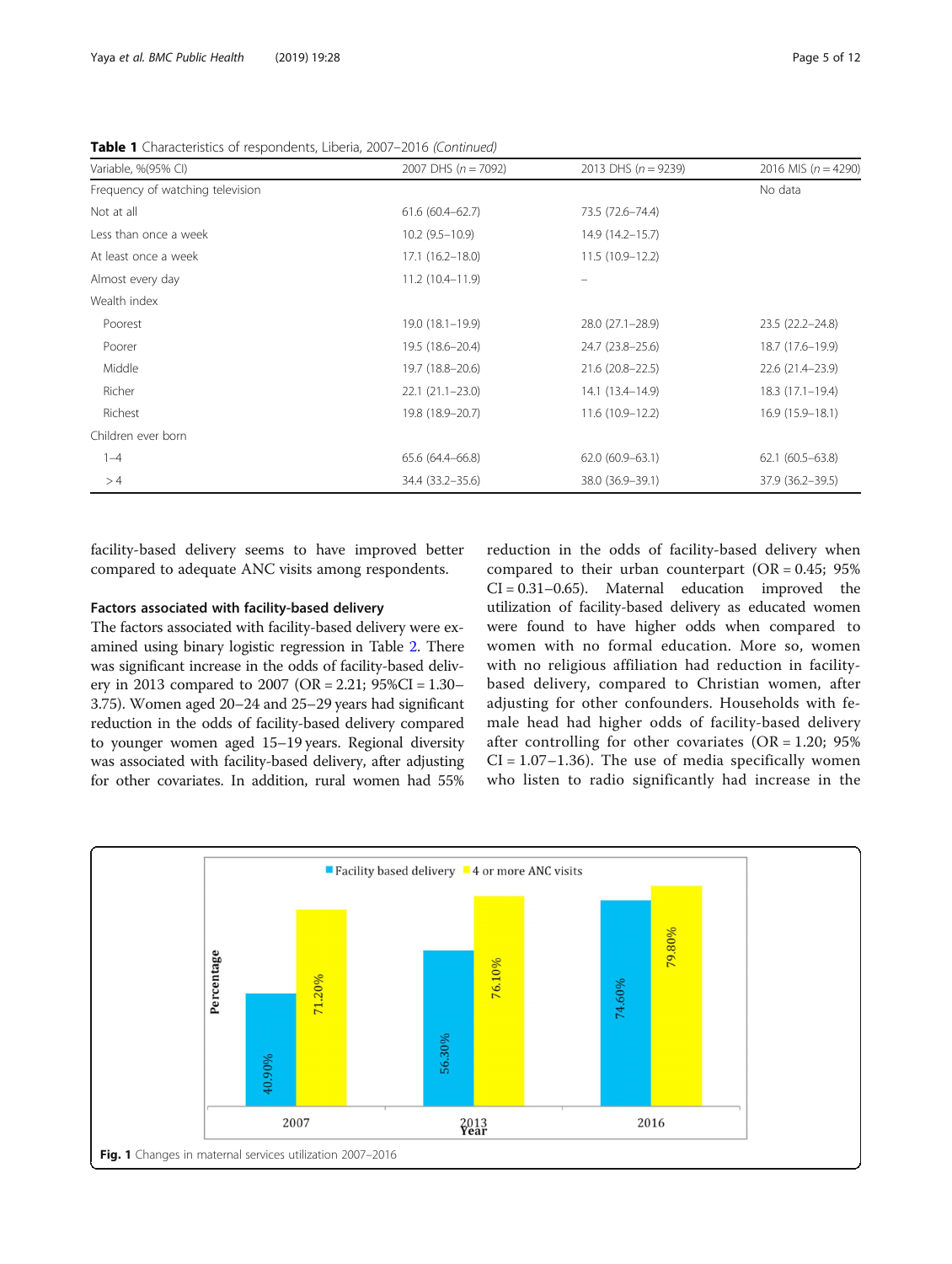<span id="page-5-0"></span>

| Table 2 Multivariable logistic regression model to examine factors associated with facility-based delivery in Liberia, 2007-2016 |  |  |  |
|----------------------------------------------------------------------------------------------------------------------------------|--|--|--|
|----------------------------------------------------------------------------------------------------------------------------------|--|--|--|

| Variable                                   | Crude OR (95% CI)      | $P$ -value | Adjusted OR (95% CI) | $P$ -value |
|--------------------------------------------|------------------------|------------|----------------------|------------|
| Year                                       |                        |            |                      |            |
| 2007                                       | 1.00                   |            | 1.00                 |            |
| 2013                                       | 1.86 (1.51-2.29)       | $< 0.001*$ | 2.21 (1.30-3.75)     | $0.003*$   |
| 2016                                       | 4.14 (3.14 - 5.46)     | $< 0.001*$ | $3.01(3.83 - 11.67)$ | 0.001      |
| Age at first birth                         | $1.01(0.99 - 1.03)$    | 0.096      | Ns                   |            |
| Age                                        |                        |            |                      |            |
| $15 - 19$                                  | 1.00                   |            | 1.00                 |            |
| $20 - 24$                                  | $0.86$ $(0.73 - 1.01)$ | 0.053      | $0.81(0.67 - 0.99)$  | $0.045*$   |
| $25 - 29$                                  | $0.77(0.65 - 0.91)$    | $0.002*$   | $0.79(0.63 - 0.98)$  | $0.034*$   |
| $30 - 34$                                  | $0.72$ $(0.61 - 0.84)$ | $< 0.001*$ | $0.85(0.68 - 1.07)$  | 0.175      |
| $35 - 39$                                  | $0.73$ $(0.61 - 0.86)$ | $< 0.001*$ | $0.92(0.70 - 1.21)$  | 0.567      |
| $40 - 44$                                  | $0.58(0.48 - 0.71)$    | $< 0.001*$ | $0.91(0.66 - 1.26)$  | 0.577      |
| $45 - 49$                                  | $0.50$ $(0.37 - 0.67)$ | $< 0.001*$ | $1.08(0.71 - 1.64)$  | 0.725      |
| Region                                     |                        |            |                      |            |
| Morovia                                    | 1.00                   |            | 1.00                 |            |
| North Western                              | $0.68$ (0.53-0.87)     | $0.002*$   | $0.76(0.56 - 1.05)$  | 0.094      |
| South Central                              | $0.48(0.37 - 0.62)$    | $< 0.001*$ | 1.20 (0.87-1.66)     | 0.255      |
| South Eastern A                            | $0.76$ $(0.55 - 1.04)$ | 0.084      | 1.21 (0.84-1.73)     | 0.303      |
| South Eastern B                            | $0.50(0.39 - 0.65)$    | $< 0.001*$ | $0.94(0.68 - 1.30)$  | 0.720      |
| North Central                              | $0.33(0.23 - 0.48)$    | $< 0.001*$ | $1.65(1.04 - 2.61)$  | $0.034*$   |
| Place of residence                         |                        |            |                      |            |
| Urban                                      | 1.00                   |            | 1.00                 |            |
| Rural                                      | $0.32$ (0.27-0.39)     | $< 0.001*$ | $0.45(0.31 - 0.65)$  | $< 0.001*$ |
| Level of education                         |                        |            |                      |            |
| No education                               | 1.00                   |            | 1.00                 |            |
| Primary                                    | $1.41(1.26 - 1.59)$    | $< 0.001*$ | 1.11 (0.96-1.27)     | 0.150      |
| Secondary                                  | 3.35 (2.88-3.89)       | $< 0.001*$ | $1.45(1.20-1.76)$    | $< 0.001*$ |
| Higher                                     | 11.32 (6.85-18.69)     | $< 0.001*$ | 3.72 (1.82-7.61)     | $< 0.001*$ |
| Religion                                   |                        |            |                      |            |
| Christian                                  | 1.00                   |            | 1.00                 |            |
| Muslim                                     | $0.97(0.78 - 1.21)$    | 0.774      | $1.06(0.78 - 1.44)$  | 0.697      |
| Traditional                                | $0.85(0.45 - 1.60)$    | 0.614      | $1.54(0.63 - 3.82)$  | 0.345      |
| Nil                                        | $0.41(0.28 - 0.59)$    | $< 0.001*$ | $0.55(0.35 - 0.85)$  | $0.007*$   |
| Sex of household head                      |                        |            |                      |            |
| Male                                       | 1.00                   |            | 1.00                 |            |
| Female                                     | 1.40 (1.25-1.56)       | $< 0.001*$ | 1.20 (1.07-1.36)     | $0.003*$   |
| Frequency of reading newspaper or magazine |                        |            |                      |            |
| Not at all                                 | 1.00                   |            | 1.00                 |            |
| Less than once a week                      | 2.57 (2.00-3.31)       | $< 0.001*$ | $1.01(0.77 - 1.31)$  | 0.951      |
| At least once a week                       | 2.93 (2.28-3.78)       | $< 0.001*$ | $1.17(0.85 - 1.60)$  | 0.335      |
| Almost every day                           | 4.76 (2.64-8.60)       | $< 0.001*$ | $0.99(0.49 - 1.99)$  | 0.979      |
| Frequency of listening to radio            |                        |            |                      |            |
| Not at all                                 | 1.00                   |            | 1.00                 |            |
| Less than once a week                      | 2.18 (1.85-2.57)       | $< 0.001*$ | $1.24(1.04 - 1.48)$  | $0.016*$   |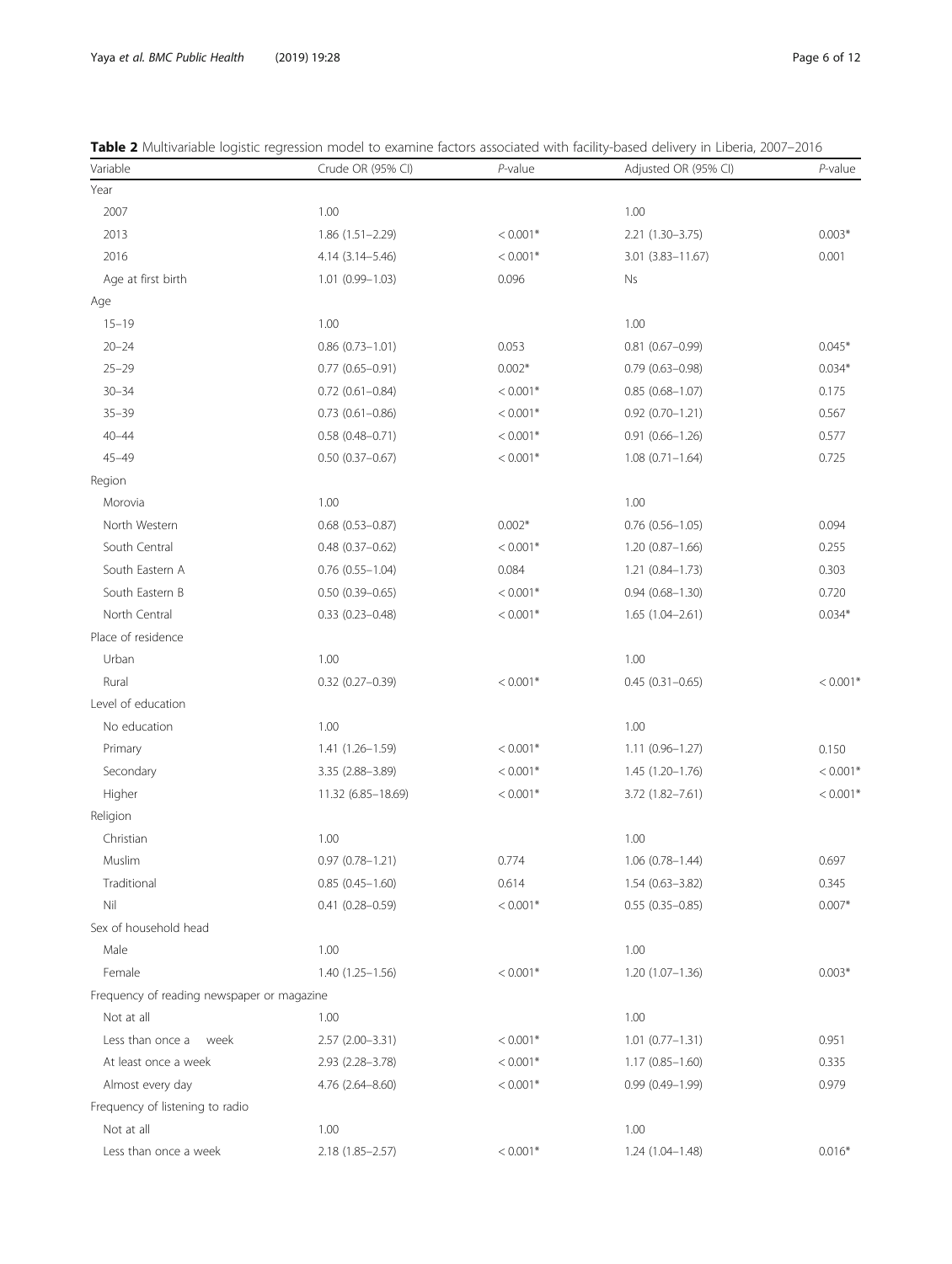| Table 2 Multivariable logistic regression model to examine factors associated with facility-based delivery in Liberia, 2007-2016 |  |  |  |  |  |
|----------------------------------------------------------------------------------------------------------------------------------|--|--|--|--|--|
| (Continued)                                                                                                                      |  |  |  |  |  |

| Variable                         | Crude OR (95% CI)      | $P$ -value | Adjusted OR (95% CI)   | $P$ -value |
|----------------------------------|------------------------|------------|------------------------|------------|
| At least once a week             | 2.09 (1.78-2.46)       | $< 0.001*$ | $1.12(0.95 - 1.32)$    | 0.165      |
| Almost every day                 | $2. (2.31 - 3.67)$     | $< 0.001*$ | $1.61(1.24 - 2.10)$    | $< 0.001*$ |
| Frequency of watching television |                        |            |                        |            |
| Not at all                       | 1.00                   |            | 1.00                   |            |
| Less than once a week            | $2.02$ (1.67-2.43)     | $< 0.001*$ | $0.96(0.79 - 1.17)$    | 0.684      |
| At least once a week             | 2.22 (1.77-2.79)       | $< 0.001*$ | $1.06(0.83 - 1.35)$    | 0.626      |
| Almost every day                 | 3.16 (2.29-4.35)       | $< 0.001*$ | $1.31(0.92 - 1.87)$    | 0.133      |
| Wealth index                     |                        |            |                        |            |
| Poorest                          | 1.00                   |            | 1.00                   |            |
| Poorer                           | $1.40(1.18 - 1.66)$    | $< 0.001*$ | $1.12(0.81 - 1.53)$    | 0.501      |
| Middle                           | $1.91(1.58 - 2.32)$    | $< 0.001*$ | 1.52 (1.02-2.26)       | $0.039*$   |
| Richer                           | 3.16 (2.54-3.91)       | $< 0.001*$ | 2.48 (1.60-3.85)       | $< 0.001*$ |
| Richest                          | 5.35 (4.09-7.00)       | $< 0.001*$ | 2.72 (1.66-4.46)       | $< 0.001*$ |
| Children ever born               |                        |            |                        |            |
| $1 - 4$                          | 1.00                   |            | 1.00                   |            |
| >4                               | $0.65(0.58 - 0.71)$    | $< 0.001*$ | $0.85(0.71 - 1.01)$    | 0.080      |
| Antenatal care visits            |                        |            |                        |            |
| < 4                              | 1.00                   |            | 1.00                   |            |
| 4 and above                      | $3.62$ $(3.16 - 4.14)$ | $< 0.001*$ | $2.90(2.52 - 3.36)$    | $< 0.001*$ |
| Year*Residence                   |                        |            |                        |            |
| 2007*Urban                       | 1.00                   |            | 1.00                   |            |
| 2013*Rural                       | 2.17 (1.44-3.25)       | $< 0.001*$ | $1.64(1.01 - 2.67)$    | $0.047*$   |
| 2016*Rural                       | 2.95 (1.74-4.99)       | $< 0.001*$ |                        |            |
| Year*wealth index                |                        |            |                        |            |
| 2007*Poorest                     | 1.00                   |            | 1.00                   |            |
| 2013*Poorer                      | $0.98(0.68 - 1.41)$    | 0.914      | $1.09(0.75 - 1.59)$    | 0.643      |
| 2013*Middle                      | $0.77$ $(0.49 - 1.23)$ | 0.276      | $0.94(0.59 - 1.49)$    | 0.784      |
| 2013*Richer                      | $0.54(0.32 - 0.90)$    | $0.018*$   | $0.82$ $(0.47 - 1.43)$ | 0.481      |
| 2013*Richest                     | $0.58(0.29 - 1.16)$    | 0.121      | 1.18 (0.56-2.49)       | 0.658      |
| 2016*Poorer                      | $1.48(0.85 - 2.55)$    | 0.164      |                        |            |
| 2016*Middle                      | $0.77$ $(0.41 - 1.43)$ | 0.401      |                        |            |
| 2016*Richer                      | $0.37(0.19 - 0.71)$    | $0.003*$   |                        |            |
| 2016*Richest                     | $0.27(0.13 - 0.56)$    | $< 0.001*$ |                        |            |

\*significant at  $p < 0.05$ 

Mckelvey and Zavoina's R2 = 0.992

odds of facility-based delivery compared to women who do not listen to radio; women who listen to radio almost every day were 1.61 times as likely to utilize facility-based delivery compared to non-listeners (OR = 1.61;  $95\%$  CI = 1.38–2.02); for those who watch television almost every day (OR = 1.41; 95% CI = 1.24–2.10). Women with middle, richer and richest wealth index had significant increase in the odds of facility-based delivery when compared to poorest women, after adjusting for other covariates. Antenatal care (ANC) visits was significantly associated with facility-based delivery; women who reported at least 4 ANC visits were 2.90 times as likely to utilize facility-based delivery, compared to women who reported less than ANC visits (OR = 2.90; 95%CI = 2.52–3.36). Further results showed the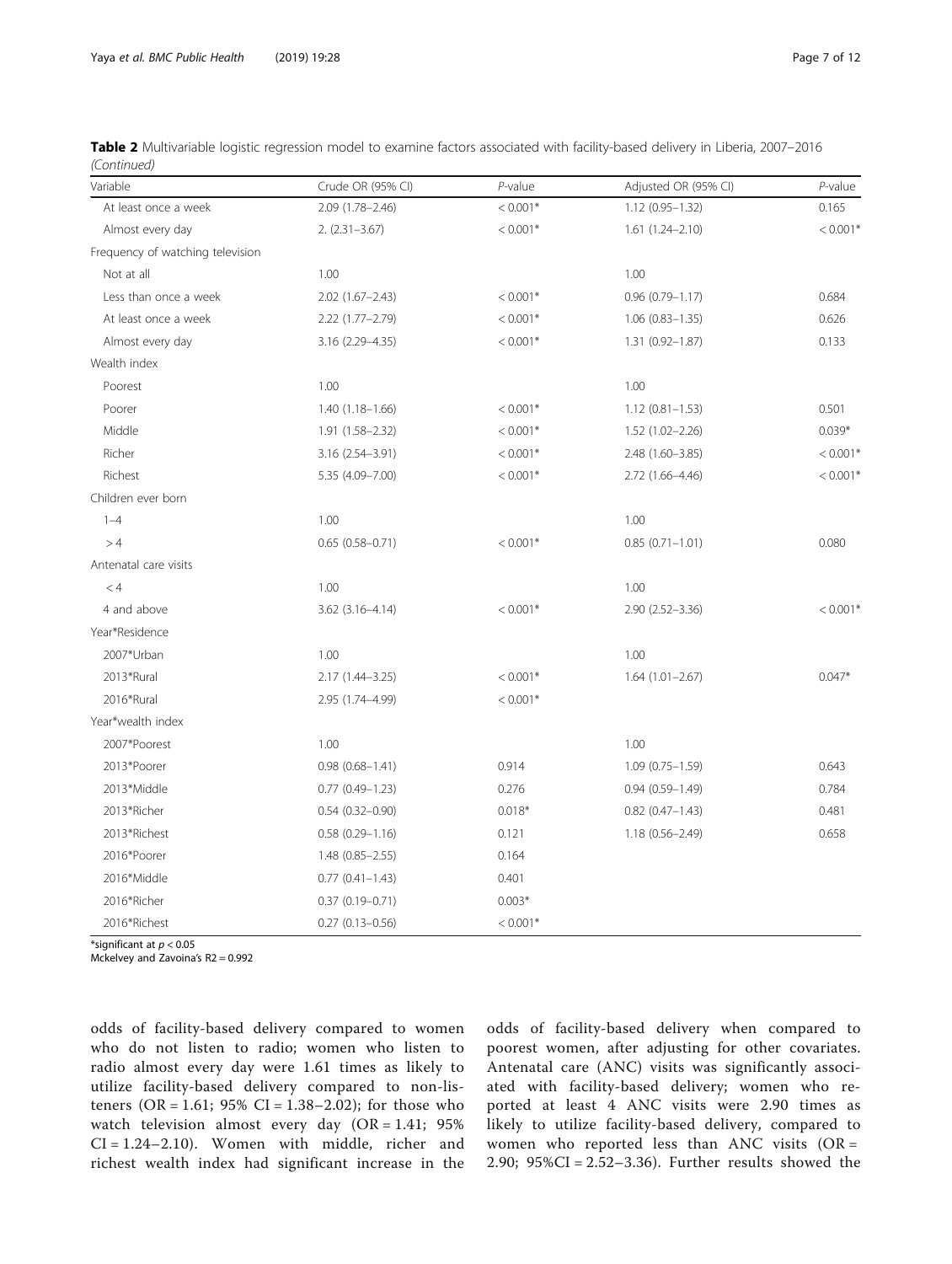interaction between year and place of residence; respondents from year 2013 and rural residence were 1.64 times as likely to utilize facility-based delivery compared to respondents from 2007 and in urban residence. See Table [2](#page-5-0) for details.

### Determinants of antenatal care visits

The results showed increase in antenatal care visits over the period of study. For geographical division, women from South Eastern A had 39% significant reduction in adequate ANC when compared to Morovia. There was 49% significant reduction in ANC visits among rural women, compared to women from urban residence after adjusting for other covariates  $(OR = 0.51; 95\% CI = 0.36 - 0.72).$ 

Women with formal education had significant higher odds of adequate antenatal visits compared to those with no formal education. In addition, religious belief was significantly associated with antenatal care visits; women of Islamic belief were 1.90 times as likely to have adequate ANC when compared to the Christian women  $(OR = 1.90; 95\% CI = 1.38 - 2.61)$ . Women who use of media such as listening to radio had higher odds of adequate antenatal care visits, compared to those who do not listen to radio. More so, wealth index was significantly associated with antenatal care utilization; women from richest households were 3.04 times as likely to utilize adequate antenatal care visits compared to women from poorest households  $(OR = 3.04; 95\%CI =$ 1.75–5.29). Further, there was interaction between year and place of residence; respondents from year 2013 and rural residence were 1.83 times as likely to utilize adequate ANC visits compared to respondents from 2007 and urban after adjusting for other covariates. See Table [3](#page-8-0) for details.

### **Discussion**

This paper explored the changes in maternal services utilization and associated factors with ANC visits and facility-based delivery in post-war era in Liberia. The results of the study implied a level of progress in maternal health care including adequate ANC visits and facilitybased delivery in Liberia between 2007 and 2016. The progress in adequate ANC visits does not match the improvement in facility-based delivery during the study period. Whereas an improvement in the utilization of maternal healthcare could be expected over time, especially in the post-war era, significant increase in adequate ANC visits was not observed during the study period. A major explanation could be the prolonged period and nature of the war which ended after 14 years of displacement, the system might not yet recover to the expected level of full functionality. In our findings, initial percentage of

maternal care utilization was low, but with a steady increase in skilled care for women between 2007 and 2016. This is in line with the reports of a previous study [\[8](#page-10-0), [24](#page-11-0)].

This study has provided vast comprehensive findings in the effect of war on maternal health care services utilization in Liberia, and an in-depth association in factors associated with maternal health. Furthermore, the level of maternal health care utilization found among rural respondents and other disadvantaged groups was worrisome during the study period. The trend was consistent in prenatal care and facility-based delivery, and this finding is comparable to other studies [\[25](#page-11-0)]. More so, the results showed that the use of media enhanced utilization of maternal health care services. The media specifically listening to radio could help to improve the level of awareness and behavior change communication especially in rural areas, thereby making women more informed about health care intervention programmes set to improve women's attitude towards health care services during antenatal and intrapartum care [[26,](#page-11-0) [27](#page-11-0)].

Several factors were identified to be associated with maternal health care services. Good educational background, urban residence and high wealth index were among the factors identified to increase maternal health care utilization. Education was found to have positive correlation with ANC visits and facility-based delivery. This means that women with good educational background had better maternal health care utilization. This implies that knowledge about the use of ANC visits and institutional delivery could be obtained through education. A previous study has reported that the increase in female literacy was associated with a decline in maternal mortality [\[28](#page-11-0)]. Notwithstanding, there are other moderators that could help to aggravate access to behavior change communication. In addition, economic status of women can affect the health-care seeking behaviour in resource constrained setting, such as Liberia. In this study, wealth inequity was a major factor identified in maternal health care utilization. There was a consistent finding of respondents with high wealth index having higher chance of adequate ANC visits and institutional delivery [[29](#page-11-0)–[32\]](#page-11-0).

Another factor identified within the study period was the geographical region and place of residence, with urban women having higher odds of facilitybased delivery and adequate antenatal care; these findings are consistent with previous studies  $[32-36]$  $[32-36]$  $[32-36]$  $[32-36]$  $[32-36]$ . For maternal services utilization, the study found significant interactions between study year, wealth status and place of residence. Women in a more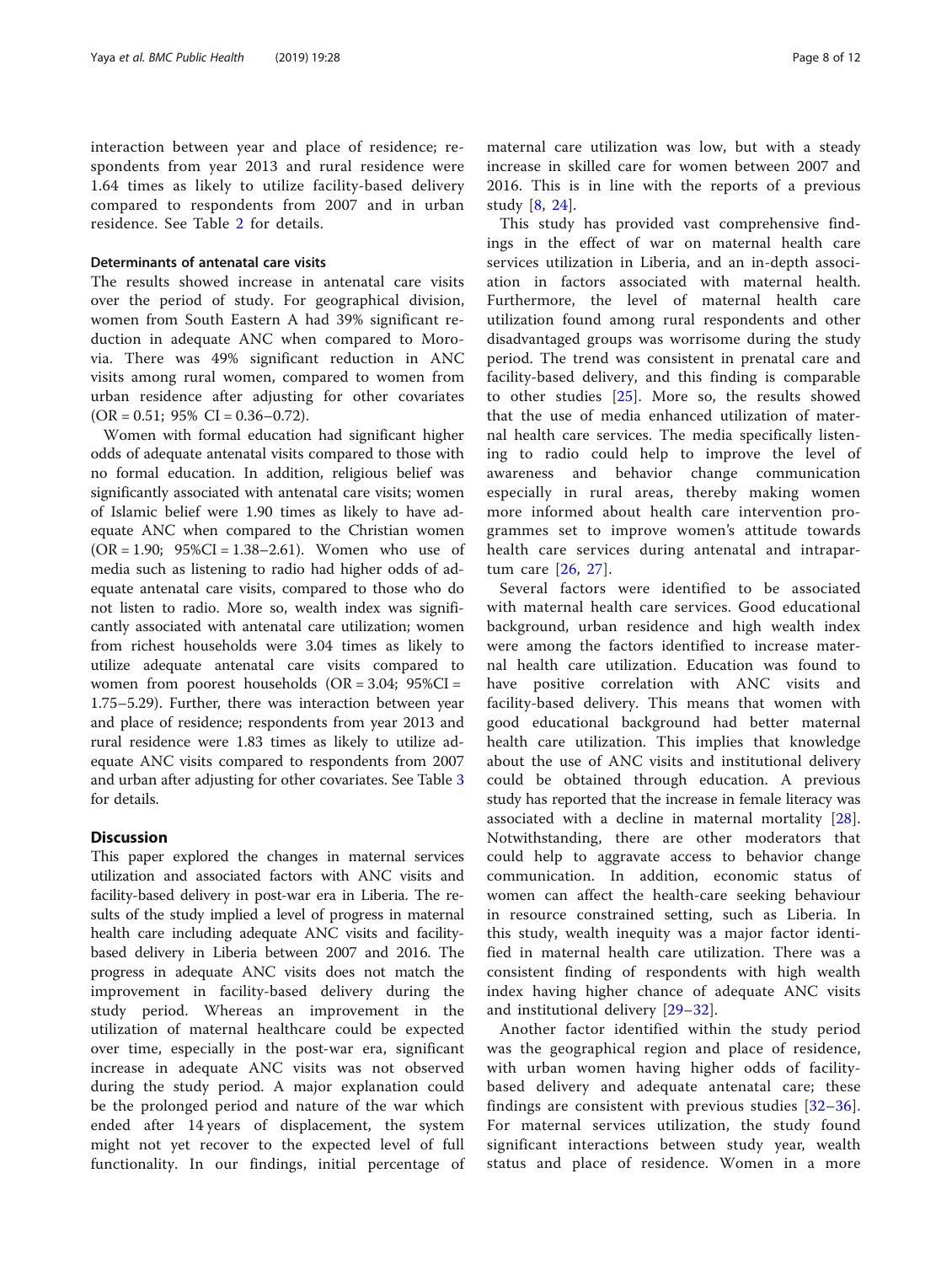| Page 9 of 1 |  |  |
|-------------|--|--|
|             |  |  |

| Variable                                   | Crude OR (95% CI)      | $P$ -value               | Adjusted OR (95% CI)     | $P$ -value             |
|--------------------------------------------|------------------------|--------------------------|--------------------------|------------------------|
| Year                                       |                        |                          |                          |                        |
| 2007                                       | 1.00                   | $\overline{\phantom{0}}$ | 1.00                     |                        |
| 2013                                       | $1.30(1.07 - 1.59)$    | $0.010*$                 | $0.86$ $(0.53 - 1.39)$   | 0.537                  |
| 2016                                       | $1.51(1.16 - 1.95)$    | $0.002*$                 | $\overline{\phantom{0}}$ |                        |
| Age at first birth                         | 1.01 (0.99-1.03)       | 0.415                    | <b>Ns</b>                |                        |
| Age                                        |                        |                          |                          |                        |
| $15 - 19$                                  | 1.00                   |                          | Ns                       |                        |
| $20 - 24$                                  | 1.06 (0.88-1.28)       | 0.532                    | <b>Ns</b>                |                        |
| $25 - 29$                                  | $1.05(0.87 - 1.27)$    | 0.590                    | <b>Ns</b>                |                        |
| $30 - 34$                                  | $0.95(0.79 - 1.17)$    | 0.676                    | Ns                       |                        |
| $35 - 39$                                  | 1.16 (0.94-1.42)       | 0.173                    | <b>Ns</b>                |                        |
| $40 - 44$                                  | $0.85(0.67 - 1.08)$    | 0.196                    | <b>Ns</b>                |                        |
| $45 - 49$                                  | $0.78$ $(0.55 - 1.12)$ | 0.179                    | Ns                       |                        |
| Region                                     |                        |                          |                          |                        |
| Morovia                                    | 1.00                   |                          | 1.00                     |                        |
| North Western                              | $0.73$ $(0.56 - 0.96)$ | 0.023                    | $0.95(0.69 - 1.31)$      | 0.765                  |
| South Central                              | $0.54(0.41 - 0.73)$    | $< 0.001*$               | $1.34(0.97 - 1.86)$      | 0.080                  |
| South Eastern A                            | $0.41(0.31 - 0.54)$    | $< 0.001*$               | $0.61$ $(0.43 - 0.86)$   | $0.005*$               |
| South Eastern B                            | $0.51(0.39 - 0.66)$    | $< 0.001*$               | $1.06(0.77 - 1.47)$      | 0.717                  |
| North Central                              | $0.41(0.28 - 0.58)$    | $< 0.001*$               | 1.18 (0.76-1.82)         | 0.456                  |
| Place of residence                         |                        |                          |                          |                        |
| Urban                                      | 1.00                   |                          | 1.00                     |                        |
| Rural                                      | $0.41(0.35 - 0.49)$    | $< 0.001*$               | $0.51(0.36 - 0.72)$      | $< 0.001$ <sup>*</sup> |
| Level of education                         |                        |                          |                          |                        |
| No education                               | 1.00                   |                          | 1.00                     |                        |
| Primary                                    | $1.33(1.17 - 1.50)$    | $< 0.001*$               | $1.28(1.11 - 1.48)$      | $0.001*$               |
| Secondary                                  | 2.49 (2.10-2.95)       | $< 0.001*$               | $1.63(1.27 - 2.09)$      | $< 0.001$ <sup>*</sup> |
| Higher                                     | 7.01 (3.58-13.71)      | $< 0.001*$               | 4.33 (1.50-12.55)        | $0.007*$               |
| Religion                                   |                        |                          |                          |                        |
| Christian                                  | 1.00                   |                          | 1.00                     |                        |
| Muslim                                     | 1.76 (1.34-2.32)       | $< 0.001*$               | $1.90(1.38 - 2.61)$      | $< 0.001$ <sup>*</sup> |
| Traditional                                | $0.68$ $(0.32 - 1.42)$ | 0.301                    | 1.21 (0.57-2.59)         | 0.617                  |
| Nil                                        | $0.57(0.39 - 0.81)$    | $0.002*$                 | $0.78(0.52 - 1.16)$      | 0.217                  |
| Sex of household head                      |                        |                          |                          |                        |
| Male                                       | 1.00                   |                          | 1.00                     |                        |
| Female                                     | 1.24 (1.08-1.41)       | $0.002*$                 | 1.13 (0.98-1.30)         | 0.091                  |
| Frequency of reading newspaper or magazine |                        |                          |                          |                        |
| Not at all                                 | 1.00                   |                          | 1.00                     |                        |
| Less than once a week                      | 2.38 (1.72-3.30)       | $< 0.001*$               | $1.04(0.74 - 1.48)$      | 0.812                  |
| At least once a week                       | $2.30(1.67 - 3.18)$    | $< 0.001*$               | $0.99(0.69 - 1.45)$      | 0.990                  |
| Almost every day                           | 7.10 (1.50-33.65)      | $< 0.001*$               | 1.37 (0.27-6.94)         | 0.700                  |
| Frequency of listening to radio            |                        |                          |                          |                        |
| Not at all                                 | 1.00                   |                          | 1.00                     |                        |
| Less than once a week                      | $2.03(1.67 - 2.46)$    | $< 0.001*$               | 1.33 (1.09-1.62)         | $0.005*$               |

<span id="page-8-0"></span>

| <b>Table 3</b> Multivariable logistic regression model to examine factors associated with adequate antenatal visits in Liberia, 2007–2016 |  |  |  |
|-------------------------------------------------------------------------------------------------------------------------------------------|--|--|--|
|-------------------------------------------------------------------------------------------------------------------------------------------|--|--|--|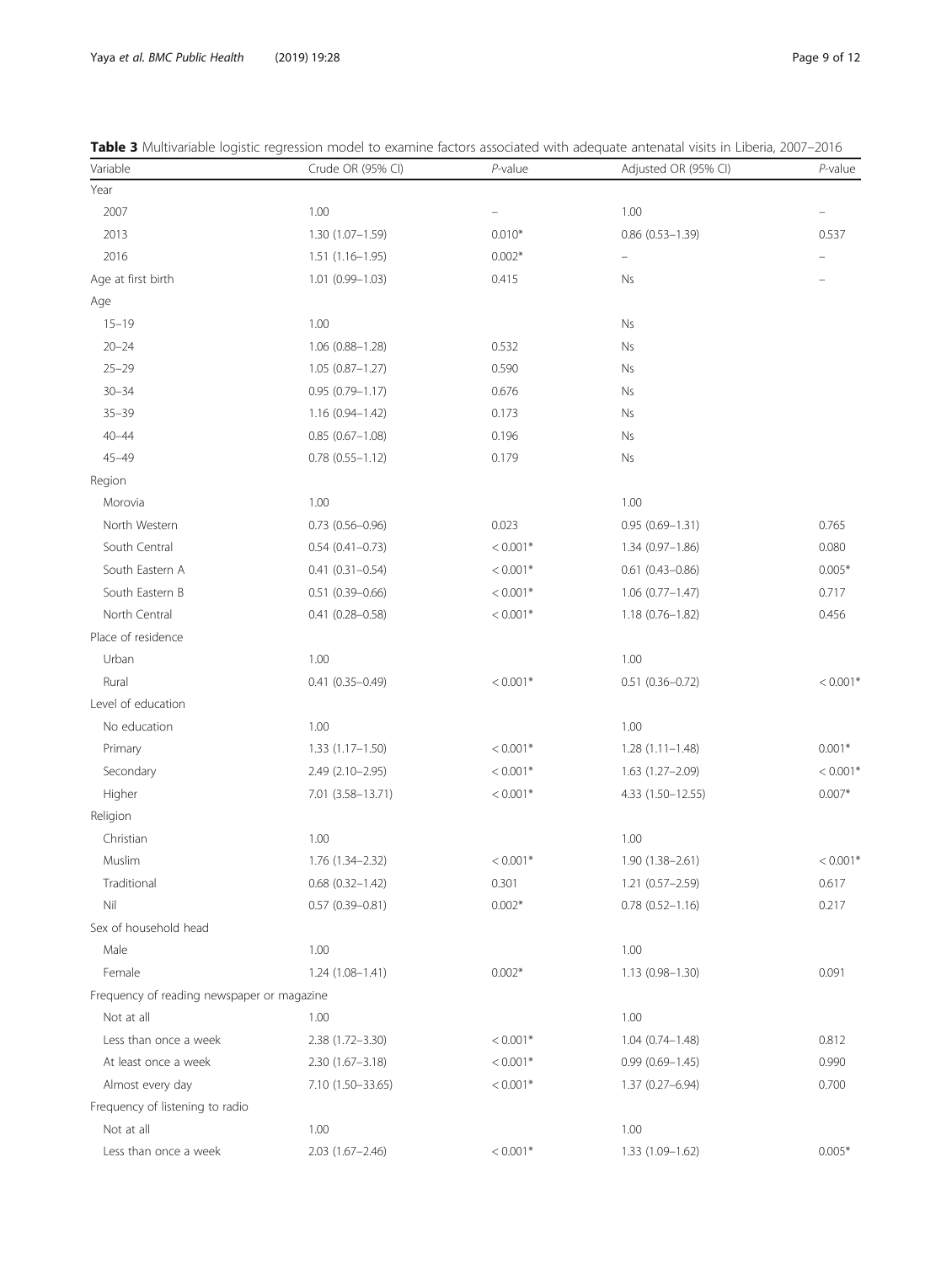| Table 3 Multivariable logistic regression model to examine factors associated with adequate antenatal visits in Liberia, 2007–2016 |  |  |
|------------------------------------------------------------------------------------------------------------------------------------|--|--|
| (Continued)                                                                                                                        |  |  |

| Variable                         | Crude OR (95% CI)      | $P$ -value | Adjusted OR (95% CI) | $P$ -value |
|----------------------------------|------------------------|------------|----------------------|------------|
| At least once a week             | 1.70 (1.44-2.02)       | $< 0.001*$ | $1.09(0.90 - 1.31)$  | 0.366      |
| Almost every day                 | $2.92$ $(2.23 - 3.83)$ | $< 0.001*$ | $1.64(1.18 - 2.27)$  | $0.003*$   |
| Frequency of watching television |                        |            |                      |            |
| Not at all                       | 1.00                   |            | 1.00                 |            |
| Less than once a week            | 2.26 (1.79-2.85)       | $< 0.001*$ | $1.32(1.04 - 1.67)$  | 0.024      |
| At least once a week             | $1.95(1.55 - 2.46)$    | $< 0.001*$ | $1.04(0.81 - 1.32)$  | 0.769      |
| Almost every day                 | 3.07 (1.99-4.74)       | $< 0.001*$ | $1.10(0.68 - 1.79)$  | 0.696      |
| Wealth index                     |                        |            |                      |            |
| Poorest                          | 1.00                   |            | 1.00                 |            |
| Poorer                           | $1.38(1.16 - 1.64)$    | $< 0.001*$ | $1.11(0.81 - 1.53)$  | 0.514      |
| Middle                           | $2.25(1.86 - 2.72)$    | $< 0.001*$ | $1.54(1.11 - 1.85)$  | $0.010*$   |
| Richer                           | $3.11(2.51 - 3.85)$    | $< 0.001*$ | $2.06(1.36 - 3.12)$  | $0.001*$   |
| Richest                          | 5.18 (3.85 - 6.95)     | $< 0.001*$ | $3.04(1.75 - 5.29)$  | $< 0.001*$ |
| Children ever born               |                        |            |                      |            |
| $1 - 4$                          | 1.00                   |            | 1.00                 |            |
| >4                               | $0.77(0.69 - 0.87)$    | $< 0.001*$ | $1.02(0.89 - 1.17)$  | 0.758      |
| Year*Residence                   |                        |            |                      |            |
| 2007*Urban                       | 1.00                   |            | 1.00                 |            |
| 2013*Rural                       | $2.03(1.4 - 2.95)$     | $< 0.001*$ | $1.83(1.21 - 2.75)$  | $0.004*$   |
| 2016*Rural                       | 2.39 (1.47-3.87)       | $< 0.001*$ |                      |            |
| Year*wealth index                |                        |            |                      |            |
| 2007*Urban                       | 1.00                   |            |                      |            |
| 2013*Poorer                      | $1.11(0.76 - 1.63)$    | 0.579      | $1.13(0.76 - 1.68)$  | 0.560      |
| 2013*Middle                      | $0.99(0.65 - 1.52)$    | 0.969      | $1.19(0.77 - 1.85)$  | 0.421      |
| 2013*Richer                      | $0.80(0.50 - 1.29)$    | 0.368      | $1.15(0.67 - 1.98)$  | 0.613      |
| 2013*Richest                     | $0.47(0.23 - 0.94)$    | $0.033*$   | $0.79(0.36 - 1.72)$  | 0.554      |
| 2016*Poorer                      | $1.51(0.85 - 2.67)$    | 0.162      | $1.47(0.85 - 2.55)$  | 0.164      |
| 2016*Middle                      | $1.16(0.63 - 2.16)$    | 0.628      | $0.76(0.41 - 1.42)$  | 0.401      |
| 2016*Richer                      | $0.48$ $(0.26 - 0.89)$ | $0.019*$   | $0.36(0.19 - 0.71)$  | $0.003*$   |
| 2016*Richest                     | $0.40(0.18 - 0.85)$    | $0.018*$   | $0.26$ (0.12-0.56)   | $0.000*$   |

\*significant at  $p < 0.05$ 

Mckelvey and Zavoina's R2 = 0.987

recent study year, though living in rural settings had higher services utilization, which could be due to increase in awareness and other interventions in improving maternal services utilization. Attendance at ANC was shown to be associated with healthcare facility delivery. Adequacy in antenatal care visits increased the utilization of facility-based delivery, as women who attended four or more ANC visits were more likely to deliver at a healthcare facility, which is consistent with previous studies [\[37,](#page-11-0) [38\]](#page-11-0). ANC visits provide the opportunity to give health messages which could result in better understanding

and compliance by the women to utilize skilled birth attendance.

### Strengths and limitations

This study utilized multiple national datasets from two different bodies, and over a period of 10 years to establish the significant pattern or trend in maternal health care in post-war era. The sample size collected from three rounds of surveys was sufficiently large and by standard procedure which increases the external validity of the findings for women aged between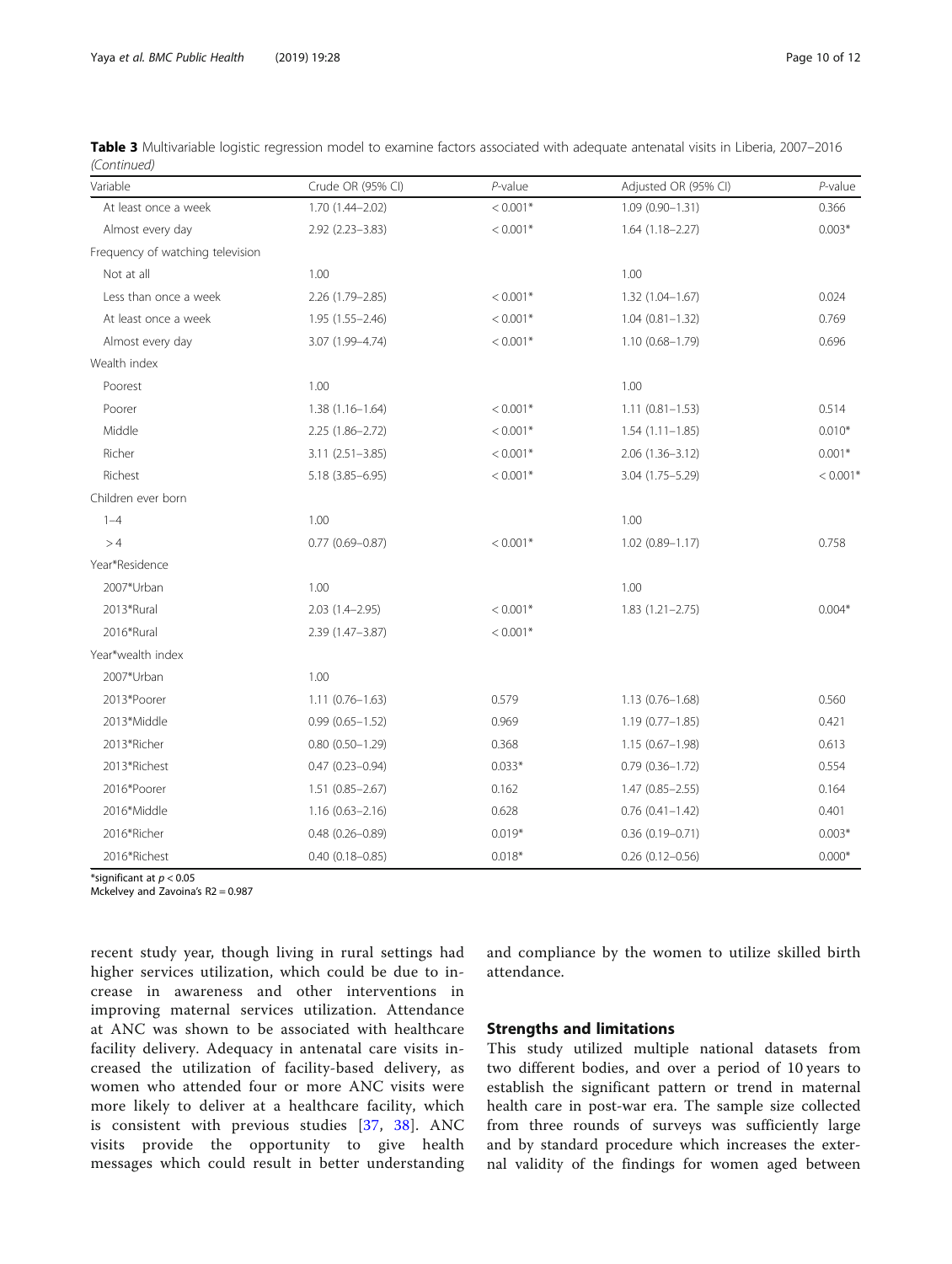<span id="page-10-0"></span>15 to 49 years in Liberia. However cross-sectional study data are inadequate to establish causality. Again, the self-reported data can be subject to recall bias among the respondents [[39,](#page-11-0) [40\]](#page-11-0).

### Conclusion

Though there was an improvement in formal institutional delivery and recommended ANC attendance between 2007 and 2016, the proportions are still below the global coverage target. Particularly, the utilization varied across regions, rural-urban, maternal educational level, sex of household head, media access and wealth index. We, therefore, emphasize the need for strengthening and replication of the demand and supply side interventions if the ambitious global targets of reducing neonatal mortality, maternal mortality and stillbirths are to be achieved.

### Abbreviations

ANC: Antenatal care; DHS: Demographic health survey; IRB: Institutional review board; MCIS: Multiple indicator cluster survey; MMR: Maternal mortality ratio; NDS: National drug service; RMNCAH: Reproductive, maternal, newborn, child, and adolescent health; SDGs: Sustainable development goals

#### Acknowledgments

The authors thank the MEASURE DHS project for their support and for free access to the original data.

#### Funding

The authors have no support or funding to report.

#### Availability of data and materials

Data for this study were sourced from the Liberia Demographic and Health surveys (DHS) and available here: [https://dhsprogram.com/what-we-do/](https://dhsprogram.com/what-we-do/survey/survey-display-271.cfm) [survey/survey-display-271.cfm](https://dhsprogram.com/what-we-do/survey/survey-display-271.cfm) and here [https://dhsprogram.com/what-we](https://dhsprogram.com/what-we-do/survey/survey-display-435.cfm)[do/survey/survey-display-435.cfm](https://dhsprogram.com/what-we-do/survey/survey-display-435.cfm)

#### Authors' contributions

SY and ME contributed to the study design, the review of literature, and analysis of literature, manuscript conceptualisation and preparation. OU and GB critically reviewed the manuscript for its intellectual content. SY had final responsibility to submit for publication. All authors read and approved the final manuscript.

#### Ethics approval and consent to participate

Ethics approval for this study was not required since the data is secondary and is available in the public domain. More details regarding DHS data and ethical standards are available at: [http://goo.gl/ny8T6X.](http://goo.gl/ny8T6X)

#### Consent for publication

Not applicable.

### Competing interests

Sanni Yaya, Olalekan A Uthman and Ghose Bishwajit are member of the editorial board of this journal.

#### Publisher's Note

Springer Nature remains neutral with regard to jurisdictional claims in published maps and institutional affiliations.

#### Author details

<sup>1</sup>School of International Development and Global Studies, University of Ottawa, Ottawa, Canada. <sup>2</sup>Warwick Centre for Applied Health Research and Delivery (WCAHRD), Division of Health Sciences, Warwick Medical School, University of Warwick, Coventry CV4 7AL, UK. <sup>3</sup>Department of Epidemiology and Medical Statistics, Faculty of Public Health, College of Medicine, University of Ibadan, Ibadan, Nigeria.

Received: 15 June 2018 Accepted: 21 December 2018 Published online: 08 January 2019

### References

- Alkema L, Chou D, Hogan D, Zhang S, Moller A, Gemmill A, et al. Global, Regional, and National Levels and Trends in Maternal Mortality between 1990 and 2015, with Scenario Based Projections to 2030. In: A Systematic Analysis by The UN Maternal Mortality Estimation Inter Agency Group, vol. 6736; 2015. p. 1–13.
- 2. Bhutta ZA, Black RE. Global maternal, newborn, and child health–so near and yet so far. N Engl J Med. 2013;369(23):2226–35.
- 3. World Health Organization. Trends in maternal mortality: 1990–2010. Geneva: WHO. p. 2012.
- 4. Johnson K, Asher J, Rosborough S, et al. Association of combatant status and sexual violence with health and mental health outcomes in postconflict Liberia. J Am Med Assoc. 2008;300:676.
- 5. Svoronos T, Macauley RJ, Kruk ME. Can the health system deliver? Determinants of rural Liberians' confidence in health care. Health Policy Plan. 2015;30:823–9.
- 6. WHO. Global Health Observatory, Liberia Health System. Geneva: WHO; 2016.
- Liberia, Demographic and Health Survey. 2013. Liberia Institute of Statistics and Geo-Information Services (LISGIS). Monrovia, Liberia. Ministry of Health and Social Welfare [Liberia], National Aids Control Program [Liberia], and ICF International. 2014. Liberia Demographic and Health Survey 2013. Liberia Institute of Statistics and Geo-Information Services (LISGIS) and ICF International. <https://dhsprogram.com/pubs/pdf/FR291/FR291.pdf>. Accessed 17 Feb 2018.
- 8. Kentoffio K, Kraemer JD. Griffiths T et al. Charting health system reconstruction in post-war Liberia: a comparison of rural vs remote healthcare utilization BMC Health Services Research. 2016;16:478.
- 9. Republic of Liberia. Investment Case for Reproductive, Maternal, New-Born, Child, and Adolescent Health 2016–2020. p17. Retrieved on 27/12/2017 from [http://globalfinancingfacility.org/sites/gff\\_new/files/documents/](http://globalfinancingfacility.org/sites/gff_new/files/documents/Liberia%20RMNCAH%20Investment%20Case%202016%20-%202020.pdf) [Liberia%20RMNCAH%20Investment%20Case%202016%20-%202020.pdf.](http://globalfinancingfacility.org/sites/gff_new/files/documents/Liberia%20RMNCAH%20Investment%20Case%202016%20-%202020.pdf) Accessed 17 Feb 2018.
- 10. Loevinsohn B, Harding A. Buying results? Contracting for health service delivery in developing countries. Lancet. 2005;366(9486):676–81.
- 11. Liberian Ministry of Health and Social Welfare. National Health Policy/National Health Plan. Monrovia, Liberia: 2007. [http://apps.who.int/medicinedocs/](http://apps.who.int/medicinedocs/documents/s18363en/s18363en.pdf) [documents/s18363en/s18363en.pdf.](http://apps.who.int/medicinedocs/documents/s18363en/s18363en.pdf) [Accessed 17 Feb 2018].
- 12. Roberts B, Guy S, Sondorp E, Lee-Jones L. A basic package of health services for post-conflict countries: implications for sexual and reproductive health services. Reprod Health Matters. 2008;16(31):57–64.
- 13. Cometto G, Fritsche G, Sondorp E. Health sector recovery in early post-conflict environments: experience from southern Sudan. Disasters. 2010;34(4):885–909.
- 14. Peters DH, Noor AA, Singh LP, Kakar FK, Hansen PM. A balanced scorecard for health services in Afghanistan. Bull World Health Organ. 2007;85(2):146–51.
- 15. Hansen PM, Peters DH, Nayesh H, Singh LP, Dwivedi V, Burnham G. Measuring and managing progress in the establishment of basic health services: the Afghanistan health sector balanced scorecard. Int J Health Plann Manag. 2008;23:107–17.
- 16. World Health Organization: Liberia country profile. 2007 [[https://www.who.](https://www.who.int/countries/lbr/en/) [int/countries/lbr/en/](https://www.who.int/countries/lbr/en/) maternal\_child\_adolescent/countries/lib.pdf].
- 17. United Nations. Transforming our world: the 2030 agenda for sustainable development. New York: United Nations, Department of Economic and Social Affairs. 2015. Available at: [https://sustainabledevelopment.un.org/](https://sustainabledevelopment.un.org/post2015/transformingourworld) [post2015/transformingourworld](https://sustainabledevelopment.un.org/post2015/transformingourworld) [Accessed February 17, 2018].
- 18. Ministry of Health and Social Welfare: Strategy for national in-service education. 2009 [\[http://liberiamohsw.org/Policies%20&%20Plans/](http://liberiamohsw.org/Policies%20&%20Plans/National%20In%20Service%20Education%20Strategy.docx) [National%20In%20Service%20Education%20Strategy.docx](http://liberiamohsw.org/Policies%20&%20Plans/National%20In%20Service%20Education%20Strategy.docx) Education-Program\_Liberia.pdf].
- 19. Liberia Multiple Indicator Cluster Survey. United Nations Children's Fund (UNICEF); United Nations Population Fund (UNFPA). 2016.
- 20. Ejembi CL, Dahiru T. Aliyu AA. Contextual Factors Influencing Modern Contraceptive Use in Nigeria Demographic And Health Surveys. 2015;120.
- 21. Rutstein S, Johnson K. The DHS wealth index. DHS comparative reports no. 6. Calverton, Maryland: ORC Macro; 2004.